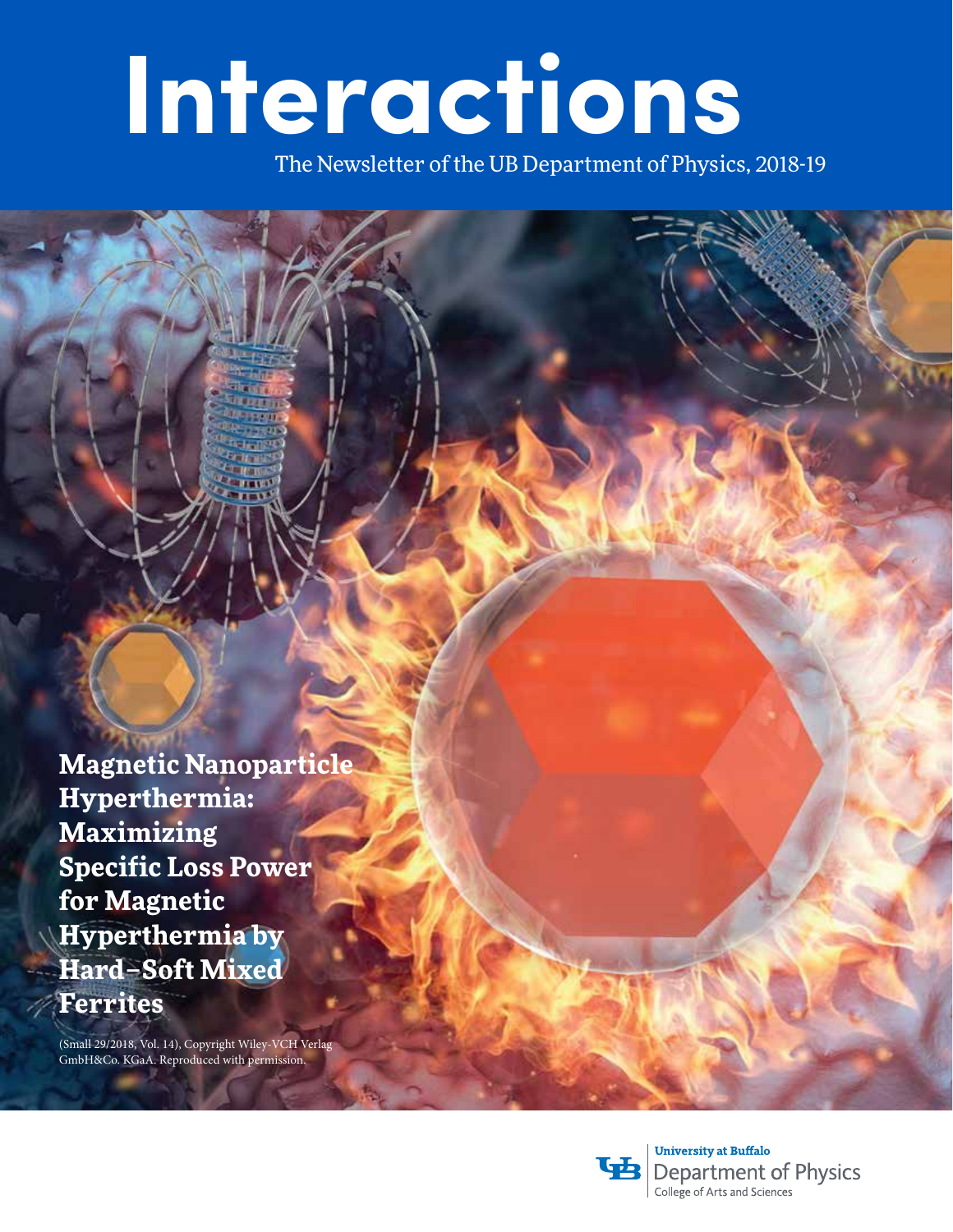## CHAIR'S LETTER | HONG LUO

ar alumni and friends, **D**

I hope last year was a successful year for you. Year after year, I was eager to tell you the wonderful stories of our undergraduate students, and this year is no exception. To start off, two of our graduating seniors, Anne Fortman (mentored by Professor Salvatore Rappoccio) and Tyler Barrett (mentored by Professor Surajit Sen), received NSF Graduate Fellowships this year (~\$140 k each), joining our increasing list of undergrads who received this prestigious fellowship. As a class, more graduating seniors wrote senior theses than ever before, and more than 2/3 of the class graduated with latin honors, which has become a norm in the last few years! The CAS Outstanding Senior Award went to Dylan Delgado, mentored by Professor Doreen Wackeroth. We are very fortunate to have him as a graduate student in the Department. A large number of graduate students, 18 total, received well deserved scholarships in the Department and two received a CAS Dissertation Fellowship, supervised by Profs. Andrea Markelz and Igor Zutic.

> The selection of Sekula Scholars was again a difficult task, for great reasons. The majors this year broke our record again, with nine students having GPAs equal or higher than 3.9,

including three with 4.0. The cutoff has been raised consistently in recent years, leading to this new high. Upon consulting with Mrs. Sekula, we were able to award more deserving students this year than ever before.

On the faculty side, publications in high impact journals have been increasing. In terms of recognitions, Prof. Ciaran Williams received the UB Exceptional Scholar: Young Investigator Award for his outstanding research since joining UB. He also succeeded in bringing the international workshop QCD@LHC 2019 to Buffalo. Prof. Andrea Markelz made a successful bid to host the large and prestigious International Conference of Infrared, Millimeter, and Terahertz Waves 2020, which is a fitting indication of her stature in this field.

On a very sad note, Professor Richard Gonsalves passed away on December 19, 2018 after battling an illness for several months. Richard joined UB in 1980 and served the Department in many capacities with great success, including being the chair from 1996 to 2004. He will be truly missed.

We were extremely excited to hear earlier this year that our alum and a great supporter of the Department, Dr. Norman Jarosik at Princeton University, and the Wilkinson Microwave Anisotropy Probe (WMAP) science team received the 2018 Breakthrough Prize in Fundamental Physics for their contribution to the detailed mapping of the early universe (https://breakthroughprize.org/ Laureates/1/L3811). Like the Gruber Cosmology Prize that he received in 2012, the first time we heard about the news was his donation of the

total monetary part of the prize to the Department. We are all very grateful to his extraordinary level of generosity and constant support of the Department.

We are equally grateful to Frank Gasparini, PhD, SUNY Distinguished Professor Emeritus, and his wife Lucile, who established an endowment to fund a Gasparini Prize for outstanding PhD theses, to be awarded annually. This provides a mechanism to honor students who have carried out outstanding research as PhD students and also a boost to jump start their careers.

Stay in touch and share things at work and in life with us!

Best regards,

Hong Luo, Chair Professor of Physics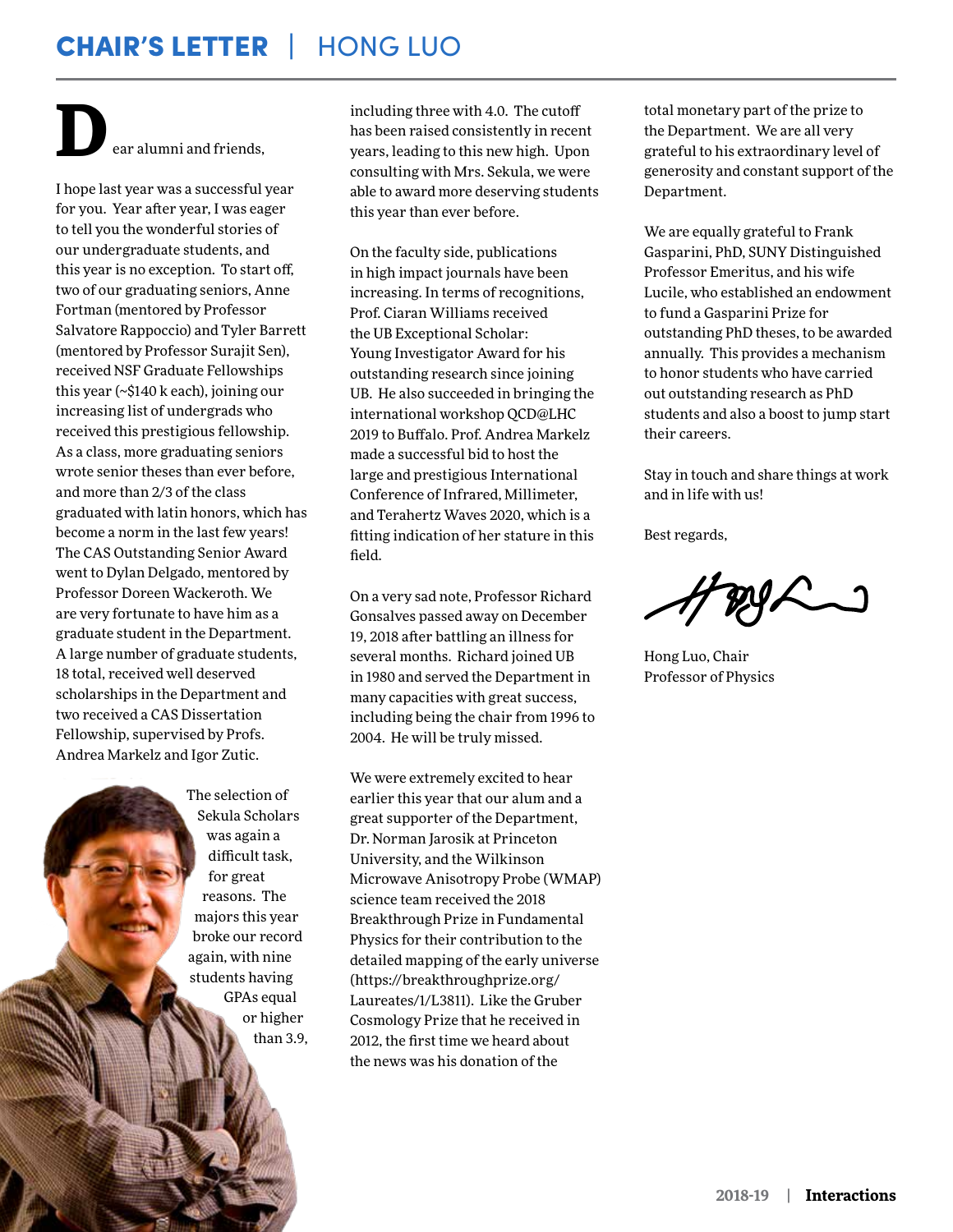## TABLE OF CONTENTS

#### **WEBSITE**

[http://arts-sciences.buffalo.edu/](http://arts-sciences.buffalo.edu/physics/news-events/interactions.html) [physics/news-events/interactions.html](http://arts-sciences.buffalo.edu/physics/news-events/interactions.html)

#### **CONTACT**

Comments about the newsletter, or information about yourself for our Alumni News section, may be sent to Tracy Gasinski via email:

tracygas@buffalo.edu or mailed to: Department of Physics University at Buffalo 239 Fronczak Hall Buffalo, NY 14260

#### **EDITING STAFF**

**Editors:** Prof. Doreen Wackeroth and Nicole Pannullo

**Editorial Assistant:** Tracy Gasinski

#### **Design and Production:**

Gina Cali-Misterkiewicz Renee Ruffino Troy Wachala

#### **In this Issue:**

| $2 \times$       | <b>Letter from the Chair</b><br>> Hong Luo                                                                                                                                                                                                                                                                                                                                                                                            |  |  |
|------------------|---------------------------------------------------------------------------------------------------------------------------------------------------------------------------------------------------------------------------------------------------------------------------------------------------------------------------------------------------------------------------------------------------------------------------------------|--|--|
| $4-5 \times$     | <b>Student Achievements</b>                                                                                                                                                                                                                                                                                                                                                                                                           |  |  |
|                  | $6 \rightarrow$ Faculty News                                                                                                                                                                                                                                                                                                                                                                                                          |  |  |
| $7 \times$       | <b>Research News</b><br>> Research on cancer-frying nanoparticles<br>heats up                                                                                                                                                                                                                                                                                                                                                         |  |  |
| 8-9 $\times$     | <b>Faculty and Student Awards</b>                                                                                                                                                                                                                                                                                                                                                                                                     |  |  |
| $10 \times$      | <b>Alumni News</b><br>> Dr. Myoung-Hwan Kim wins Outstanding<br>Young Researcher Award from the Association<br>of Korean Physicists in America                                                                                                                                                                                                                                                                                        |  |  |
| $11 \rightarrow$ | <b>Physics Programs</b>                                                                                                                                                                                                                                                                                                                                                                                                               |  |  |
| $12 - 15 \times$ | <b>Department Events</b><br>> Bridging disciplines: The Large Hadron<br>Collider at the Indeterminacy Festival<br>Drones offer campers learning experience<br>outside the classroom<br>▶ 2018 Rustgi lecture: The end of space-time<br>Six Sekula awardee undergraduate<br>students inducted into Sigma Pi Sigma<br>honor society<br>> 2018 Ta-You Wu lecture: Dripping, jetting,<br>drops and wetting: the magic of<br>microfluidics |  |  |



## **IN MEMORIAM**

### **Richard Gonsalves, Professor Emeritus**

It is with great sadness that we report the passing of our colleague Richard Gonsalves on December 19, 2018. Our condolences go out to his brother, Timothy A. Gonsalves, his sister, Maureen Gonsalves, and his nieces and nephews.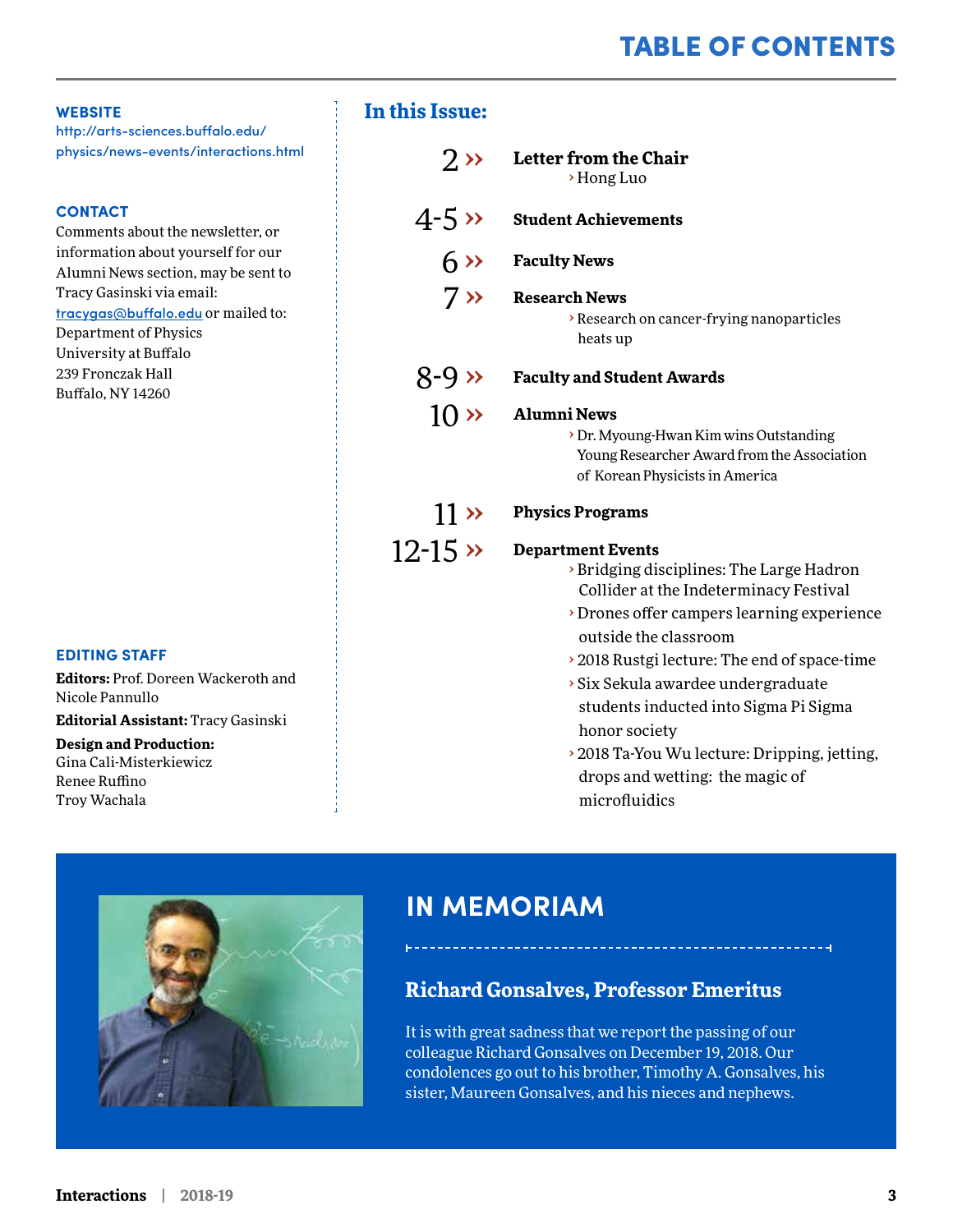**John Cerne, PhD, Murthy Ganapathy, PhD, Salvatore Rappoccio, PhD, Surajit Sen, PhD, and Doreen Wackeroth, PhD** ›› Our rigorous curriculum combined with close faculty-student interaction empower our students who shine with academic excellence. Here are some highlights of recent achievements of our undergraduate and graduate students:



#### **Tyler Barrett, BS 2018 Advisor: Prof. Surajit Sen**

Tyler Barrett, a Presidential Fellow with a 4.00 CGPA, finished his BS in Physics in Spring 2018 and joined the PhD program in the Physics Department at Cornell University as both a NSF Graduate Fellow and as a

Departmental Fellow. During his undergraduate years, Tyler worked with Prof. Surajit Sen on non-equilibrium statistical physics. In addition, Tyler assisted Prof. Ciaran Williams in his extensive outreach efforts to the disadvantaged communities in the Western New York area. In November 2017, the Department recognized Tyler's academic excellence by

awarding him the first ever Departmental Excellence Award, which carried a prize of \$4,000. Tyler's research focused on evaluating relaxation processes in strongly nonlinear Fermi-Pasta-Ulam-Tsingou chains. His studies used the continued fraction formalism for the calculations. A major challenge in the study concerned correctly calculating the contributions of various frequencies to the system relaxation by evaluating certain non-convergent infinite continued fractions (or series). Tyler successfully overcame this challenge by recognizing some peculiarities in how the frequencies were distributed, which eventually helped solve for the relaxation processes in these systems correctly, thereby potentially unlocking a new way to study relaxation phenomena in strongly nonlinear many body systems. The results of this work are expected to be published in due course. ■



#### **Dylan Delgado, BS 2018 Advisor: Prof. Doreen Wackeroth**

Dylan Delgado graduated with a BS in Physics in 2018. He received the CAS Outstanding Senior Award and twice the Sekula fellowship of the Department of Physics. Dylan's research interests lead him to

study the impact of so-called dark fermions in Higgs boson production in association with a Z boson (ZH production) at the CERN Large Hadron Collider and possible future high-energy proton-proton and electron-positron colliders. Dark fermions are hypothetical new particles with weak interactions with known Standard Model particles, which could be candidates for dark matter. Dylan explored the possibility of finding hints for their existence through their virtual presence in ZH production, which could be observed in precision measurements of Higgs couplings. He presented the results of his research project at the poster session of UB's Celebration of Excellence in Spring 2018. He is now in the Physics PhD program at UB to pursue a PhD in theoretical particle physics ■



#### **Anne Fortman, BS 2018 Advisor: Prof. Salvatore Rappoccio**

Anne Fortman graduated with a BS in Physics in 2018. She was a recipient of the 2015 Goldwater Fellowship and the 2018 NSF Graduate Research Fellowship, as well as numerous departmental awards including the

Sekula and Bahehti fellowships. She is also an author on the CMS publication at arXiv:1807.05974, published in the Journal of High Energy Physics. This paper focuses on a measurement of the differential production cross section of proton-proton collision events with respect to hadronic jet mass. While at UB, she spent three summers doing research for the Compact Muon Solenoid (CMS) experiment at Fermi National Accelerator Laboratory (FNAL) and the Large Hadron Collider (LHC) at CERN in Geneva, Switzerland. The CMS experiment is one of two experiments (along with the ATLAS experiment) that discovered the Higgs boson in 2012. She is now attending Harvard University to pursue a PhD in Physics ■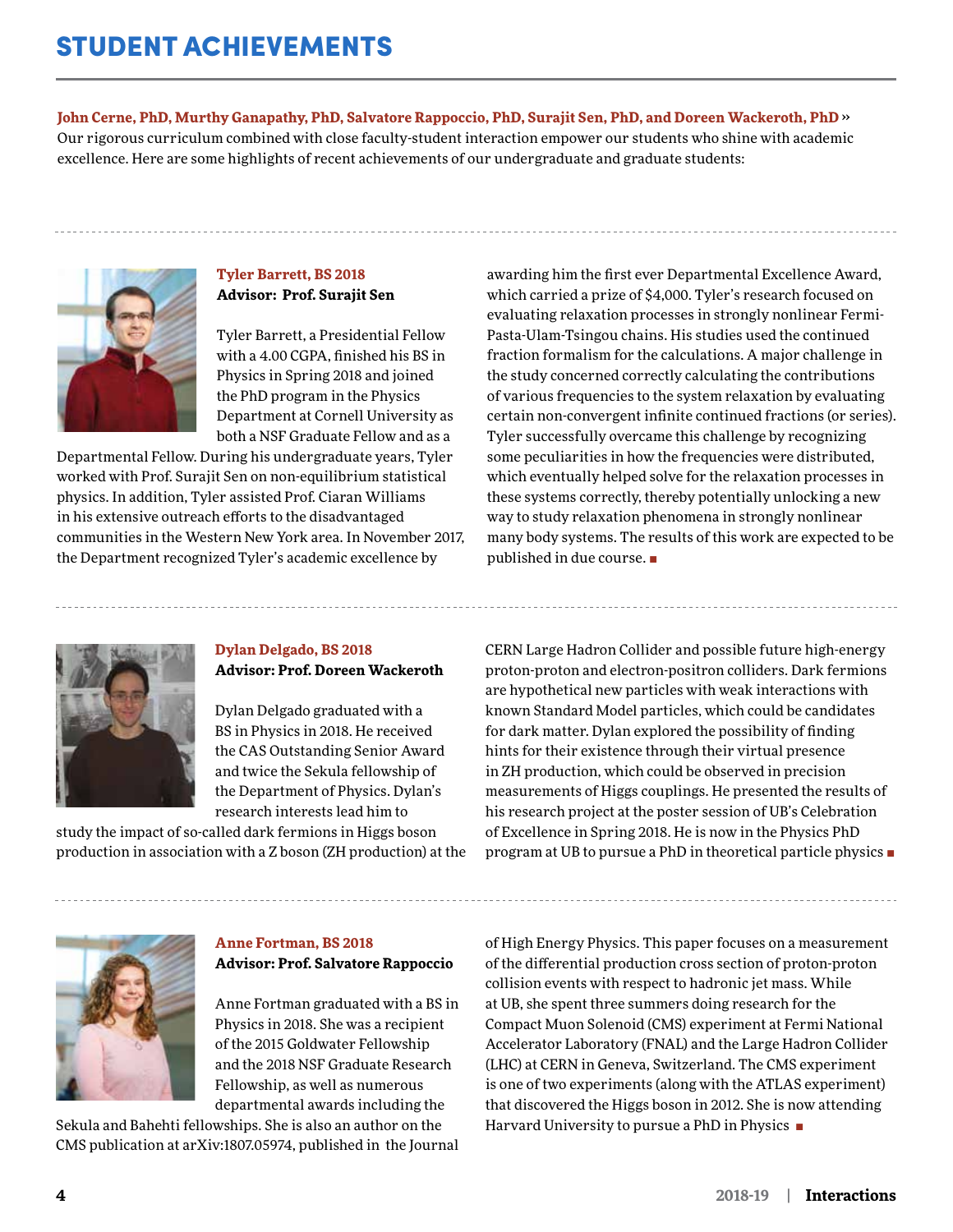## STUDENT ACHIEVEMENTS



#### **Colin Kilcoyne, PhD 2018 Advisor: Prof. Murthy Ganapathy**

Colin Kilcoyne,PhD, joined UB as an undergraduate physics major in 2009. He joined my research group in 2012 to work on a short-term project to gain hands-on experience as an undergraduate researcher. Colin

worked on exfoliation of graphene and single layer devices of graphene to study their transport properties. In the Fall of 2013, Colin joined UB as graduate student and continued his research in my group. Colin's thesis work was broadly based on understanding the transport characteristics in nanoscale

strongly correlated materials and has authored/co-authored five peer-reviewed publications in my group till date. He has also presented talks in APS, MRS and other conferences. In addition to being a motivated researcher, Colin was an excellent TA for the Introductory Physics (101/102) sequence for several years and has also won the Outstanding TA Award in 2015. Colin has also served the Department through PGSA roles and was a model citizen for our Department students in all aspects of scholarship, teaching and service. Colin is married to Bahareh Roozbahani, currently a graduate student in Prof. Iashvili's group at UB. Colin successfully defended his PhD thesis in August 2018 and started as a Process Engineer at Intel Corporation in Portland, OR ■



#### **Alok Mukherjee, PhD 2018 Advisor: Prof. John Cerne**

Alok Mukherjee, PhD, was born in India and received his BS in physics from Utkal University in 2005 and his MS in physics from Banaras Hindu University in 2007. He then worked as a junior research fellow

at the Indian Space Research Organization. He came to UB in 2009 and joined my group in 2013. As a research assistant, Alok worked on a wide range of novel materials using many different experimental and analytical techniques. The materials ranged from iron-based and cuprate high temperature superconductors, to graphene and transitionmetal dichalcogenides, to iron films. The techniques included magneto-transport, Fourier-transform infrared spectroscopy, SQUID magnetometry, and infrared magneto-optical Faraday/ Kerr spectroscopy. In addition to being a creative researcher,

Alok was an excellent mentor to fellow graduate students and undergrads, as well as local high school teachers and students. Alok came up with many research projects for undergraduates, and his latest paper published in Physical Review B in 2019 included as authors two UB undergraduate students, who were closely supervised by Alok. In 2015-2016, Alok worked with local school teachers and students as a doctoral fellow in UB's Interdisciplinary Science and Engineering Partnership program. Alok's excellent research record and his ability to motivate and explain his research to non-experts lead to a Mark Diamond Research Fund Award that he received in 2013. He also was awarded support from the Silvestro Fund for four years. Alok is married to Sushree Tripathi, who is working on her PhD in physics in Dr. Zheng's group at UB. Alok has a great passion for photography and astronomy. In fact, the cover photo of our spring 2018 Interactions newsletter was taken by Alok! In 2018, Alok received his PhD in physics and went to work at Intel Corporation, where he is currently a process engineer ■



#### **Alexandra Westley, PhD 2018 Advisor: Prof. Surajit Sen**

Alexandra Westley, PhD, was a Presidential Fellow and a NSF-URGE Fellow at UB Physics as an undergrad and a Presidential Fellow as a graduate student. She completed her PhD in early 2018 and

is presently collaborating with Professor Sen and teaching at Buffalo State College. Recently, Alexandra was instrumental in constructing a highly accurate but approximate solution

to the non-integrable equations of motion for the celebrated Fermi-Pasta-Ulam-Tsingou problem introduced by Fermi et al. in 1955. By non-integrable one means that it has not been possible to find an analytic closed form solution to the problem. The new solution which describes highly accurate simulational results surprisingly well is a simple hyperbolic function but with a polynomial argument which is in itself expressible as a hyperbolic function. The first paper on this work was recently published in Europhysics Letters: A. Westley and S. Sen, "Solitary waves and localized nonlinear excitations in the strongly nonlinear ß-Fermi-Pasta-Ulam-Tsingou chain," Europhysics Letters 123, 30005 (2018) ■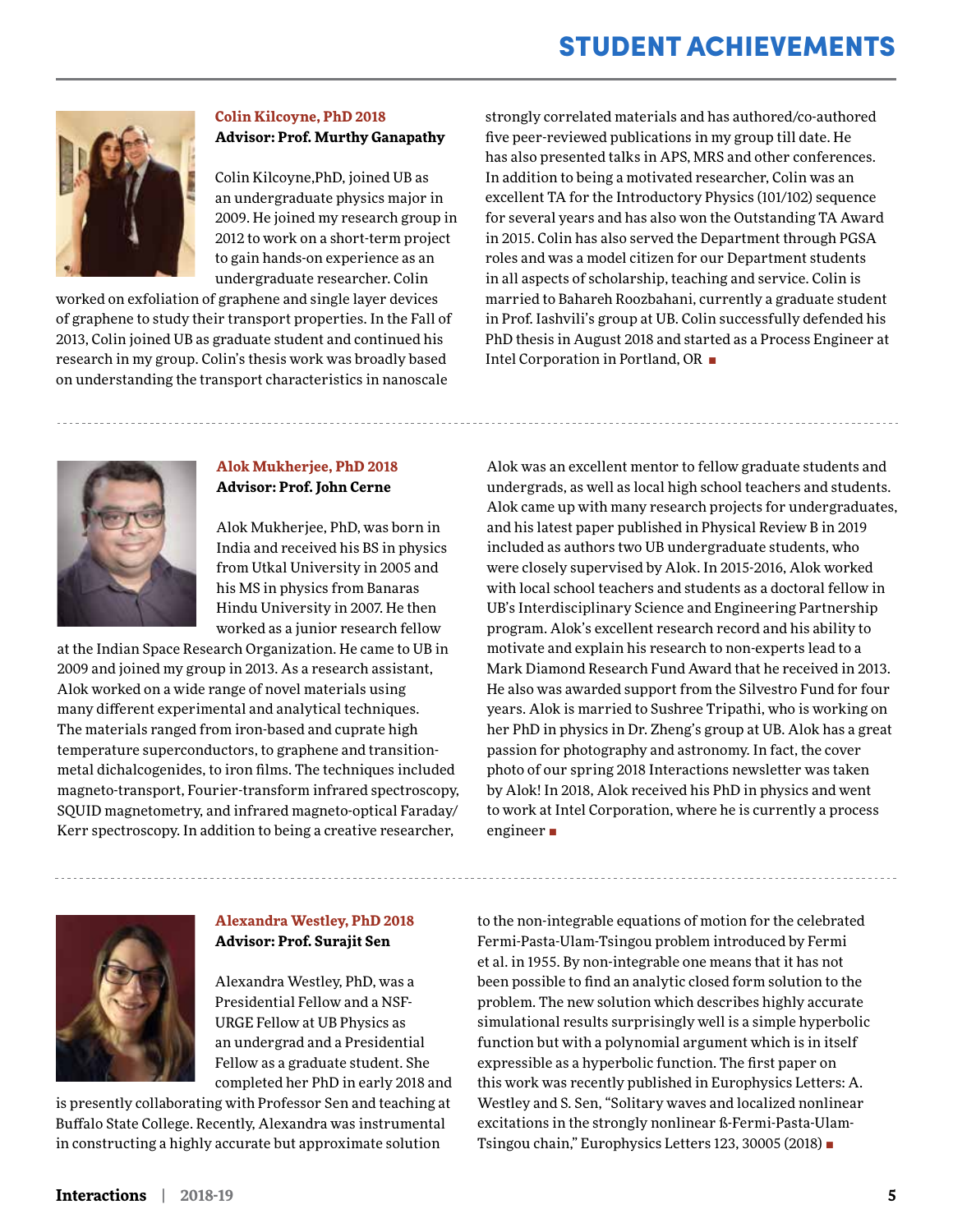## FACULTY NEWS

## **In Memoriam**



**Hong Luo, PhD and Doreen Wackeroth, PhD** ›› It is with great sadness that we report the passing of our colleague Richard Gonsalves on December 19, 2018, only a few days after his 69th birthday, after battling an illness for several months. Our condolences go out to his brother, Timothy A. Gonsalves, his sister, Maureen Gonsalves, and his nieces and nephews.

Richard received his undergraduate and part of his graduate education at the University of Madras (B.Sc. in 1969 and M.Sc. in 1971) before he left India to pursue a Ph.D. degree in Theoretical High-Energy Physics at Columbia University. He graduated from Columbia University in 1976 with a thesis entitled On the Quantization of Soliton Scattering Solutions in Model Field Theories. From 1976 until 1978 he was a Member of the Princeton Institute for Advanced Studies, followed by a Postdoc position at the University of California at San Diego.



Richard is a recipient of the Government of India Merit Scholarship (1969-1971), the Sir K.S. Krishnan Gold Medal for Physics (1971), and the Joseph C. Pfister Fellowship (1974-1976). Richard joined UB in 1980 and served the Department in many capacities with great success, including being the Chair from 1996

to 2004. But even before that, he made a lot of contributions to our education effort. He worked on streamlining the instruction of introductory University Physics classes with Prof. Athos Petrou, so that students could be taught and assessed uniformly, which is what we do nowadays for all our introductory physics classes. He received a SUNY Chancellor's Award for Excellence in Teaching in 1994. During his tenure as the Chair, he paved the way for the transition of the department and made it possible to evolve to the high quality of our research and education programs today that we have great pride in. He was also a great mentor for some faculty members who owe him a great deal for their success. Richard retired from UB in 2017.

As a theoretical particle physicist, Richard did groundbreaking work in Quantum Chromo Dynamics (QCD). In 1980, only a few years after the

**In Memoriam**

**Hong Luo, PhD** ›› I received word from Carl Isihara that his father, Akira Isihara, passed away at the age of 97 after a brief illness at his home in Cohasset, Massachusetts, on February 24, 2018. Dr. Isihara joined the Physics Department as Full Professor in 1964, served as the Department Chair from 1977 until

introduction of QCD as the quantum field theory of strong interactions of quarks and gluons, Richard published his most famous paper [1], pioneering the analytic calculation of higher-order QCD corrections to electron-positron scattering. This work enabled important tests of QCD when compared with experimental data and was crucial for establishing this new theory. He later expanded his highly influential work to the study of the carriers of the weak nuclear force, the W and Z bosons. His detailed calculations of the properties of these particles provided firm and reliable theoretical predictions, which allowed for precision tests of the underlying theory, in particular the QCD-improved parton model, at the high-energy colliders Tevatron at Fermilab and Large Hadron Collider at CERN. To this date, his contributions remain important ingredients to the mathematical toolbox used in the ongoing search for signals of new physics beyond the Standard Model at high-energy colliders.

Richard's contributions to UB and to his research field were recognized at a memorial service held on December 22, 2018. His colleagues, friends and family also shared their more private memories of this very gentle and kind person. He will be truly missed ■

[1] William Celmaster and Richard J. Gonsalves, Phys. Rev. Lett. 44, 560 – Published March 3, 1980.

1987, and retired from UB in 1991. Dr. Isihara was a Fellow of the American Physical Society. Our condolences go out to his wife Iku, his 4 children and 4 grandchildren ■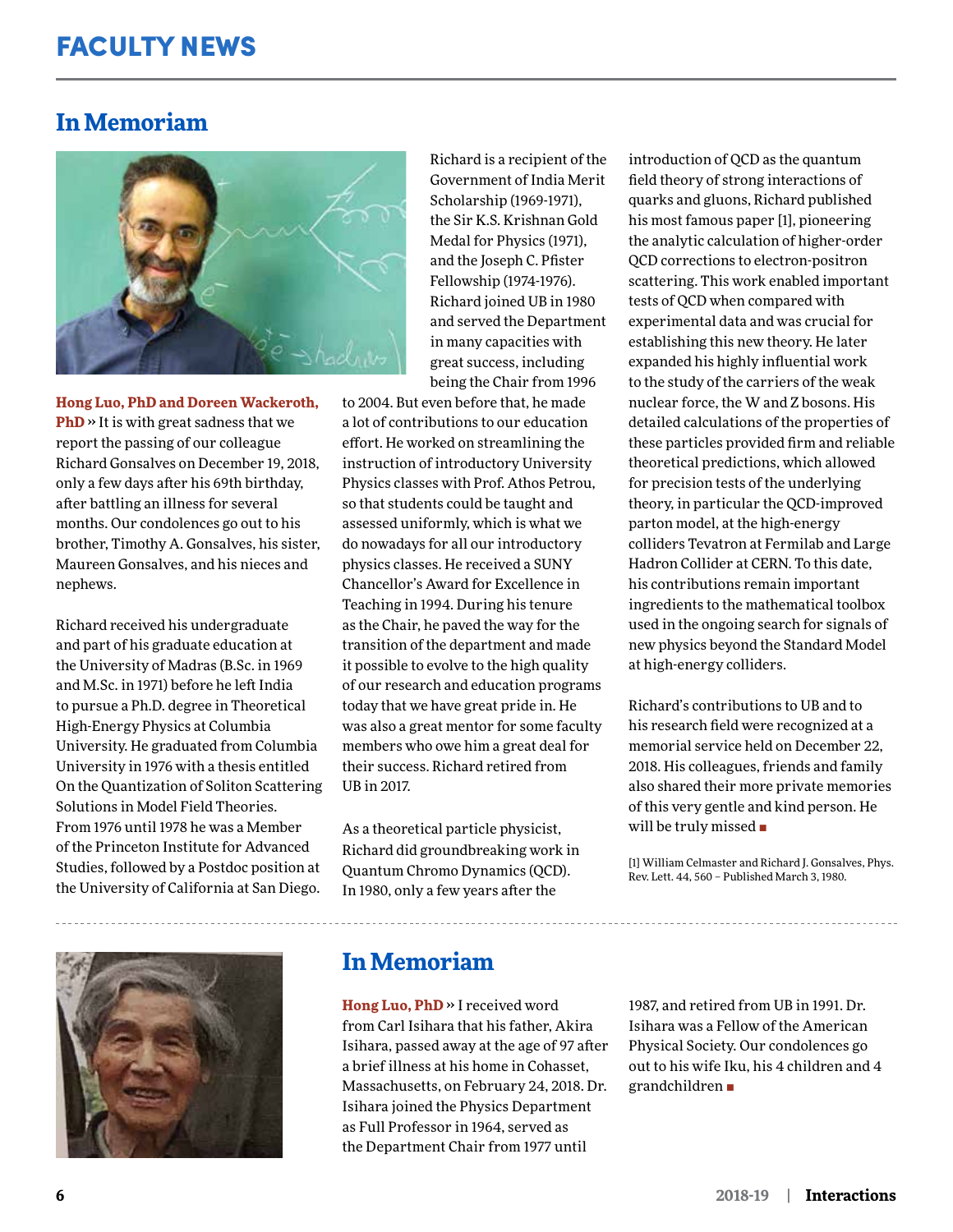## RESEARCH NEWS

## **Research on cancerfrying nanoparticles heats up**

**Hao Zeng, PhD** ›› New research led by Prof. Hao Zeng at the University at Buffalo and conducted with colleagues from Capital Normal University in Beijing, China, the Chinese PLA General Hospital, and the University of Nebraska Omaha advances the development of nanoparticles that can destroy tumors with significant amounts of heat under a low ac magnetic field. This treatment will only heat up the region in the vicinity of nanoparticles without affecting healthy tissues that are further away, so that few side effects are anticipated. The study was published in the journal Small as a cover article (https://onlinelibrary.wiley. com/doi/abs/10.1002/smll.201800135), and featured in a UB Now article by Charlotte Hsu ([www.buffalo.edu/](http://www.buffalo.edu/ubnow/campus.host.html/content/shared/university/news/ub-reporter-articles/stories/2018/06/magnetic-nanoparticles.detail.html) [ubnow/campus.host.html/content/](http://www.buffalo.edu/ubnow/campus.host.html/content/shared/university/news/ub-reporter-articles/stories/2018/06/magnetic-nanoparticles.detail.html) [shared/university/news/ub-reporter](http://www.buffalo.edu/ubnow/campus.host.html/content/shared/university/news/ub-reporter-articles/stories/2018/06/magnetic-nanoparticles.detail.html)[articles/stories/2018/06/magnetic](http://www.buffalo.edu/ubnow/campus.host.html/content/shared/university/news/ub-reporter-articles/stories/2018/06/magnetic-nanoparticles.detail.html)[nanoparticles.detail.html](http://www.buffalo.edu/ubnow/campus.host.html/content/shared/university/news/ub-reporter-articles/stories/2018/06/magnetic-nanoparticles.detail.html)).

The main accomplishment of this work is the greatly enhanced heating performance of nanoparticles under low-field conditions suitable for clinical applications. The best heating power obtained by this research team is close to the theoretical limit, greatly surpassing some of the best-performing particles that other research teams have produced. The therapy has a number of potential benefits over other treatment routes. It is minimally invasive, and is not expected to generate the type of severe side effects often associated with chemotherapy and radiation. In addition, the magnetic field that is used to excite the particles can penetrate deep into the body from an instrument that does not require any contact or insertion of probes. As such, the therapy can reach parts of the body that are not easily accessible to surgery.

A lot more research needs to be done before the nanoparticles are available



Cover photo for the article by Shuli He et al., Magnetic Nanoparticle Hyperthermia: Maximizing Specific Loss Power for Magnetic Hyperthermia by Hard–Soft Mixed Ferrites (Small 29/2018, Vol. 14), Copyright Wiley-VCH Verlag GmbH & Co. KGaA. Reproduced with permission.

to patients. But here is how the therapy would work: First, doctors would use targeting technologies to direct nanoparticles to tumors in patients' bodies. Then, exposure to an alternating magnetic field would prompt the particles' magnetic orientation to flip back and forth hundreds of thousands of times per second. This process would cause the particles to absorb energy from the electromagnetic field and convert it into thermal energy in the targeted regions. We envision bone cancer treatment as one early application for heated magnetic nanoparticles. Typically,

after a surgery to remove bone tumors, a synthetic material called bone cement is injected to fill the voids. If we introduce our nanoparticles into the bone cement, they can be heated on demand to kill any tumor cells that remain nearby, and help prevent recurrence of the cancer. To simulate this scenario, we embedded these nanoparticles into bone cement and used it to heat up a pork rib. With just a small number of nanoparticles (1 percent of the bone cement, by weight), the experimental set-up reached a temperature high enough to kill tumor cells ■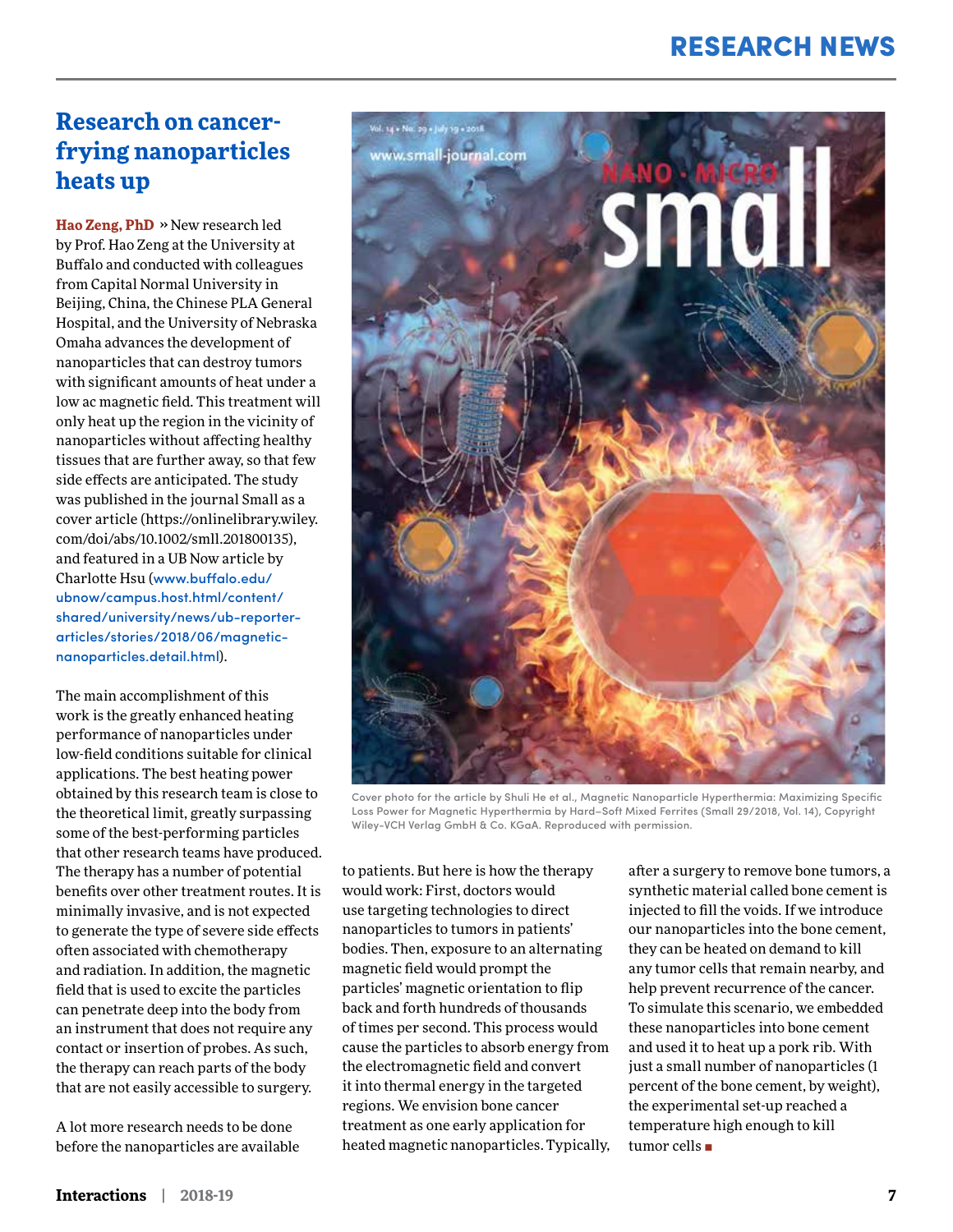## **Faculty Awards**

**Doreen Wackeroth, PhD** ›› Please join us in congratulating all our recent award and fellowship recipients:

#### **Professors Jong Han and Igor Zutic**

have received a DARPA grant entitled Engineering Topological States Using Electrically-Tunable Magnetic Chains, as part of the Topological Excitation in Electronics program. Translating topological properties to materials brings about physical behavior that is robust under external perturbations and various inherent imperfections, similar to a knot, preserved under small continuous movements of the rope. A striking example of such topological protection recently came to attention in the studies of elusive Majorana fermions in solid-state physics, originally predicted in high-energy physics 80 years ago. These Majorana fermions are their own antiparticles requiring them to have zero charge and zero energy and can be viewed as a half of an ordinary electron. The two halves of an electron are decoupled from their environment and spatially separated such that even if we try to alter one of them, the other half would be preserved and the information



Professors Igor Zutic (UB, left) and Alex Matos-Abiague (Wayne State University, right).

encoded in such Majorana pairs would be retained. These remarkable properties of Majorana fermions have spurred intense efforts at major technological companies, as a platform for future topologically protected quantum computers. Complemented by the effort of Prof. Zutic's former postdoc, Prof. Alex Matos-Abiague at Wayne State University, Profs. Han and Zutic, and Dr. Tong Thou at UB are formulating a theoretical description for the realization of Majorana fermions that under this award is being experimentally tested by researchers at New York University. ■



Professor Jong Han (UB). Photo credit: Hong Luo



Photo Credit: Douglas Levere / University at Buffalo / CERN

#### **Professors Avto Kharchilava, Ia Iashvili and Salvatore Rappoccio**

(from left to right) received a grant from the National Science Foundation (NSF) for research that will be conducted with the Compact Muon Solenoid (CMS) detector at the CERN Large Hadron Collider (LHC) to search for new particles, study the decay of Higgs bosons, carry out precision

measurements of other Standard Model (SM) processes, use jet substructure to reconstruct high-momentum objects, and extend the capabilities of the CMS particle-tracking detector to increase its acceptance and tolerance to high collision rates. For more information please see the UB News press release at [www.buffalo.edu/news/](http://www.buffalo.edu/news/releases/2018/09/005.html) [releases/2018/09/005.html](http://www.buffalo.edu/news/releases/2018/09/005.html) and the NSF announcement at [https://www.nsf.](https://www.nsf.gov/awardsearch/showAward?AWD_ID=1806573&HistoricalAwards=false) [gov/awardsearch/showAward?AWD\\_](https://www.nsf.gov/awardsearch/showAward?AWD_ID=1806573&HistoricalAwards=false) [ID=1806573&HistoricalAwards=false](https://www.nsf.gov/awardsearch/showAward?AWD_ID=1806573&HistoricalAwards=false) ■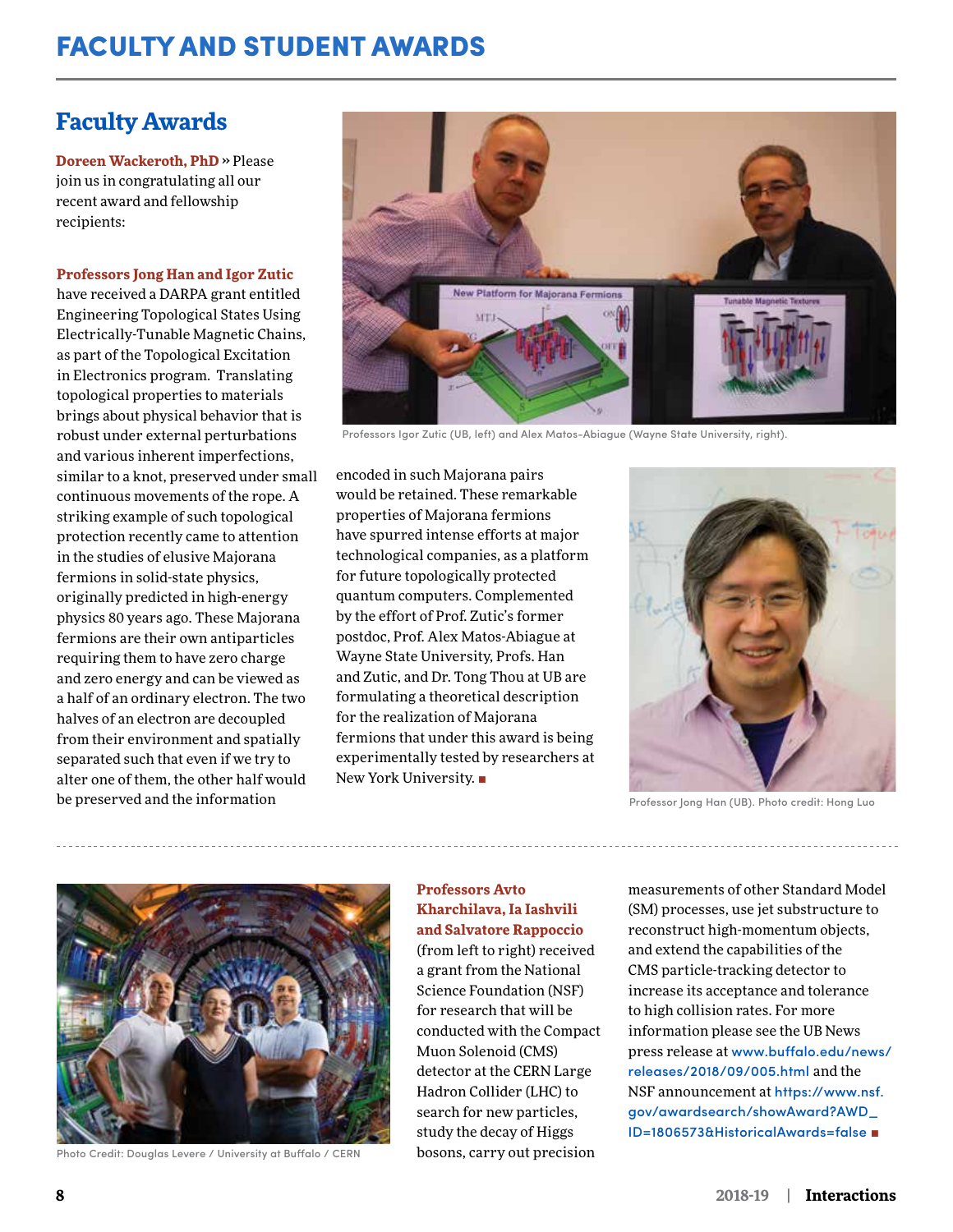## FACULTY AND STUDENT AWARDS



Assistant Professor Ciaran Williams (third from left with UB President Satish Tripathi (far left), Provost Charles Zukoski (far right), and co-honorees at the award ceremony) was awarded the 2018 UB Exceptional Scholars - Young Investigator Award. The Young Investigator Award is presented to untenured faculty members in recognition of the awardees' superior scholarly achievement and their position as an up-and-coming member of their field.

**Assistant Professor Ciaran** 

**Williams** (third from left with UB President Satish Tripathi (far left), Provost Charles Zukoski (far right), and co-honorees at the award ceremony) was awarded the 2018 UB Exceptional Scholars - Young

Investigator Award. The Young Investigator Award is presented to untenured faculty members in recognition of the awardees' superior scholarly achievement and their position as an up-and-coming member of their field. ■



Photo credit: Hong Luo

**Professor Xuedong Hu** received a grant from US Army Research Office (ARO) to perform theoretical studies on the feasibility of spin qubits in silicon nanostructures such as quantum dots, phosphorus donors, and donor-dot hybrid structures.

This grant started in 2017, and supports Professor Hu to continue his explorations of solid state quantum information processing, with focus on electron spin dynamics and decoherence. ■

## **Graduate Awards**

**Cambi Fellowship**  Ibraheem Alshareedah, Muye He

**CAS Dissertation Fellowship** Yanting Deng, Gaofeng Xu

**John Ho & Martha Leung Scholarship** Garvita Agarwal, Michael Morse, Arman Najafi

**Outstanding Graduate Student** Hsuan Hao Fan, Colin Kilcoyne, Han Wen, Peiyao Zhang

**Outstanding TA** Michael Morse, Rahul Kashyap

**Physics Graduate Student Memorial Fellowship (McCombe Fellowship)** Dasharath Adhikari, Tenzin Norden, Bahareh Roozbahani, Akansha Sharma

**Presidential Fellowship**  Roberto Mondini, Sushruth Muralidharan

#### **Silvestro Scholarship**

Dasharath Adhikari, Garvita Agarwal, Nargess Arbchigavkani, Guo Deng, Yanting Deng, Ruifeng Dong, Omar Elsherif, Hsuan Hao Fan, Nathaniel Fuller, Xing Liu, Arman Najafi, Bahareh Roozbahani, Matthew Schiavi, Akansha Sharma, Xiucheng Wei, Han Wen, Gaofeng Xu

## **Undergraduate Awards**

**CAS College Ambassadors** Julia Quebral, Benjamin Mannix

**CAS Outstanding Senior** Dylan Delgado

**NSF Graduate Research Fellowship** Anne Fortman, Tyler Barrett

#### **Outstanding Seniors**

Anne Fortman, Dane Dimaria, Megan Renz, Tyler Barrett

#### **Sekula Scholarship Awards**

Scott Abbot, Nicholas Bartelo, Eric Niblock, Julia Quebral, Hannah Seppala, Dylan Sabuda, Logan Walters, Cameron Watt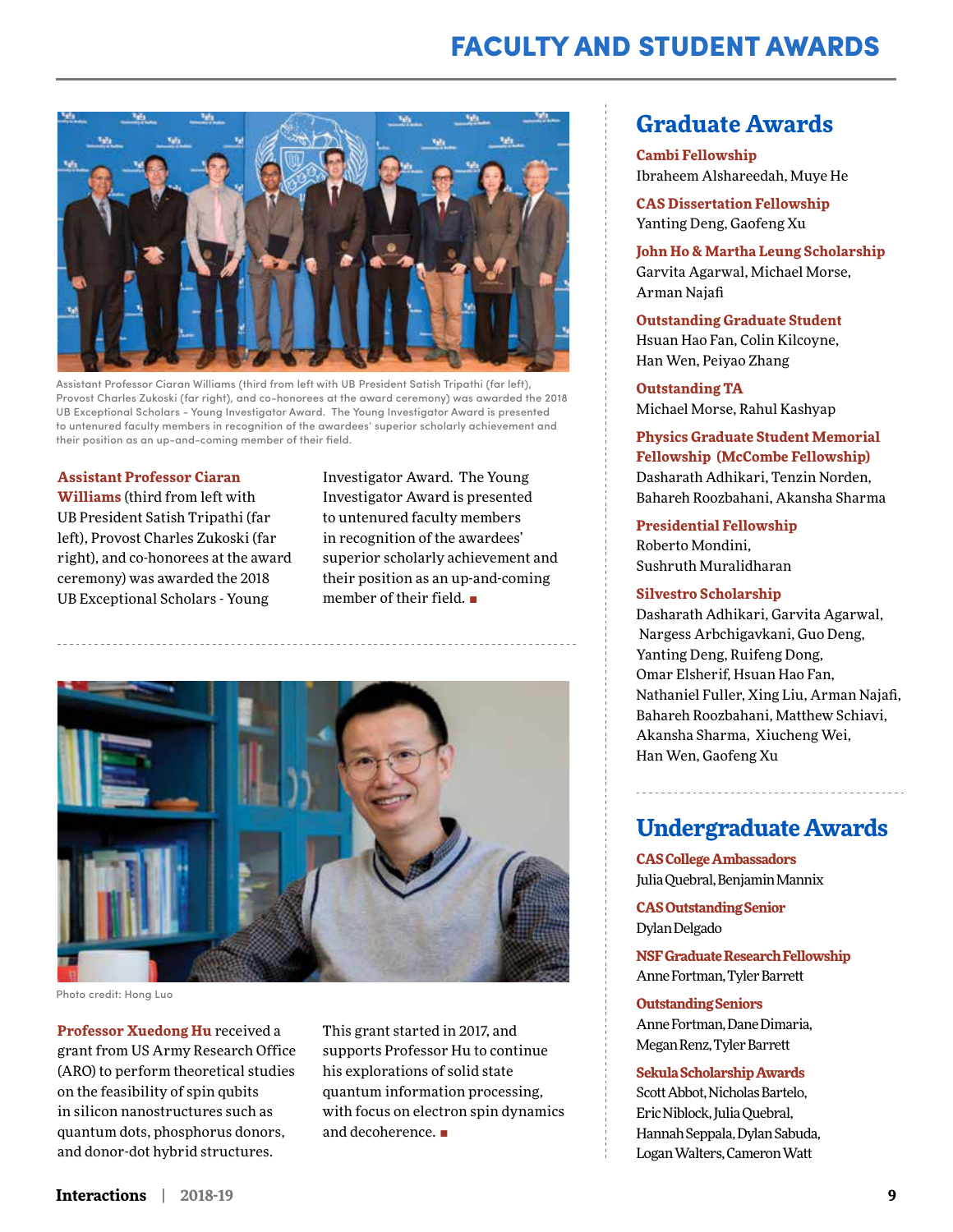## **Dr. Myoung-Hwan Kim wins Outstanding Young Researcher Award from the Association of Korean Physicists in America**

John Cerne, PhD » Dr. Myoung-Hwan Kim received the Outstanding Young Researcher Award from the Association of Korean Physicists in America in 2018. He is joining the ranks of other outstanding physicists who won this award, including Dr. Philip Kim at Harvard University, who very nearly won the Nobel prize for his seminal work on graphene and also presented the Rustgi lecture at UB in 2015. The

link to the award is: [https://www.akpa.](https://www.akpa.org/2014-03-02-18-45-05/recent-awardees) [org/2014-03-02-18-45-05/recent](https://www.akpa.org/2014-03-02-18-45-05/recent-awardees)[awardees](https://www.akpa.org/2014-03-02-18-45-05/recent-awardees). Dr. Kim received his PhD from my group in 2010. He went on to do post-docs in Dr. H.D. Drew's group at the University of Maryland and Dr. Nanfang Yu's group at Columbia University. He is currently an assistant professor in the Department of Physics and Astronomy at Texas Tech University ■



## **Give to the Department of Physics**

Thank you for your support of the Department of Physics! With the support of alumni and friends, we can access vital resources to enhance our department and provide support for students, research projects and programs. We are grateful for your generosity.

You can support your department and help to provide for our students by making a gift online: http://arts-sciences.buffalo.edu/physics/make-a-gift.html

## **Stay Connected**

You will always be a part of UB and we want you to stay connected and get involved by:

- Attending alumni events and programs
- Help build a strong network of alumni in your region
- Mentoring UB students
- Attending career events with students
- Recruiting prospective students as a UB Admissions Ambassador
- Connecting with an alumni chapter in your area
- Giving to UB and making an impact on students

To get involved: UB-CollegeAlumni@buffalo.edu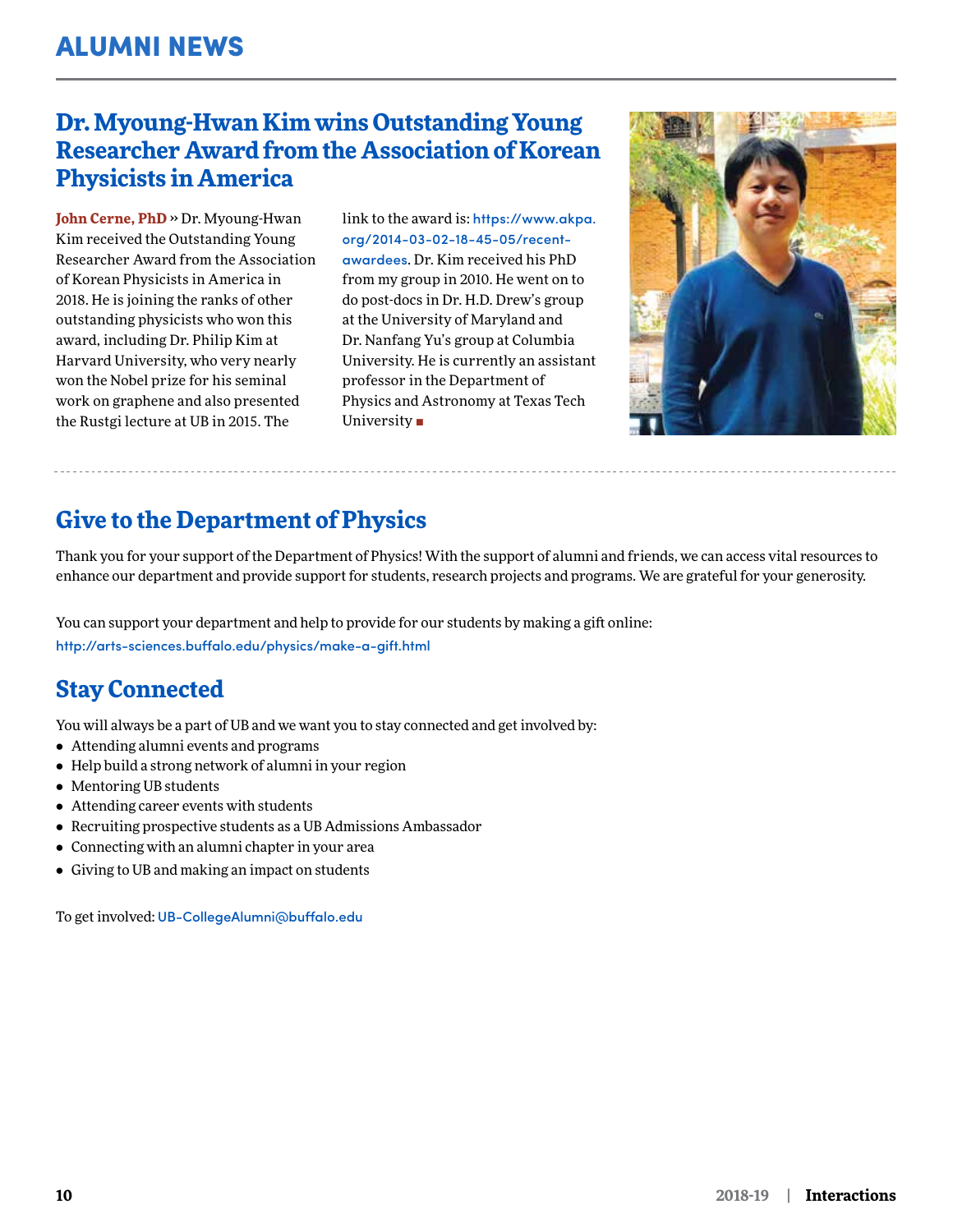## PHYSICS PROGRAMS

## **Support the Department of Physics Programs**

Thank you for your support of the Department of Physics. With the support of alumni and friends, we can provide vital resources to enhance our department and provide support for students, research projects, and programs. We are grateful for your generosity.

You can support your department and help to provide for our students by making a gift online at [arts-sciences.](http://arts-sciences.buffalo.edu/physics/make-a-gift.html) [buffalo.edu/physics/make-a-gift.html.](http://arts-sciences.buffalo.edu/physics/make-a-gift.html)

## **Physics Department Funds**

**Physics Excellence Endowment** ›› The Physics Excellence Endowment is of paramount importance in achieving overall excellence in the broad mission of the Physics Department. These expendable, undesignated funds support recruitment of outstanding graduate and undergraduate students, outreach efforts to the community, upper level experimental laboratories, undergraduate research projects, and activities of The Society for Physics Students. In addition, the Physics Excellence Endowment funds provide partial support for the Department's colloquium and seminars series, and for the tangible recognition of our outstanding faculty and students.

#### **Physics International Graduate Student Memorial Fund** » Established with a generous endowment from our colleague Bruce E. McCombe, SUNY Distinguished

Professor. This Fellowship is in memory of three former UB graduate students, Yong-Jie Wang, Taeman Yeo, and Christian Meining, and will be used to provide assistance to international graduate students, with preference given to Asian students and first year PhD students who

have demonstrated financial need and academic promise

#### **Dr. Stanley T. Sekula Memorial**

**Scholarship Fund** » This endowment, established in 1990 by Mrs. Anne H. Sekula, honors the memory of Stanley T. Sekula, BA 1951. The endowment income is used to recognize outstanding undergraduates who show academic promise and demonstrate financial need.

#### **Frank B. Silvestro Endowment**

**Fund** ›› This endowment, established in 2000, and funded by donations of Mr. Frank Silvestro, BA 1962, MA 1968 is used to support physics students who show academic promise and demonstrate financial need. Currently, the available endowment funds are used for the support of graduate students.

#### **Moti Lal Rustgi Professorship in**

**Physics** » Endowed by the Rustgi family in 2006 to honor the late Professor Moti Lal Rustgi. Provides support for the Rustgi Professor, currently held by Professor Andrea Markelz.

**Moti Lal Rustgi Memorial Lectureship Fund** ›› Established in 1993 by the Rustgi family, the fund supports an annual lecture by distinguished researchers.

#### **Ta-You Wu Lectureship Fund** ››

Established in 2008 by Professor Yung-Chang Lee in remembrance of the late Professor Ta-You Wu, who was a key member of the Department from 1966 to 1978.

#### **Physics and Arts Exhibition Fund** ››

This interactive permanent exhibition in Fronczak Hall opened in 2006, and was funded by alumni. It is one of the Department's most effective outreach initiatives. Support will allow continued evolution and development.

**John Ho and Martha Leung Scholarship Fund** » Established with a generous

endowment from our colleague John Ho, SUNY Distinguished Service Professor, and his wife Dr. Martha Leung. This annual scholarship will promote further advancement of the graduate programs in Physics at UB and will recognize outstanding unsupported students and early-career students who have demonstrated academic excellence.

#### **Physics Department Resource Fund** ››

The Resource fund is not an endowment fund. Contributions to this fund are available immediately to the Department less a minimum of five percent deduction by the UB Foundation. These funds from our donors are used to give partial support to activities such as graduation receptions for our physics majors, welcoming picnics for new graduate students, activities of the undergraduate Society of Physics Students, awards for our outstanding TA's, and other needs.

**Om and Saraswati Bahethi Foundation Scholarship Fund** » This endowment was established by our generous alumnus Om P. Bahethi and his wife Saraswati Bahethi. Om received his PhD from our department in 1973 under the supervision of Professor Emeritus Michael Fuda, after receiving his undergraduate and masters degrees in India. He is the founder and the Chairman of the Board of Science Systems and Applications (SSAI). This endowment is used to offer undergraduate and graduate (both masters and PhD) scholarships to students who are showing great promise for future success, especially those with difficult socio-economic backgrounds, as Dr. Bahethi had ■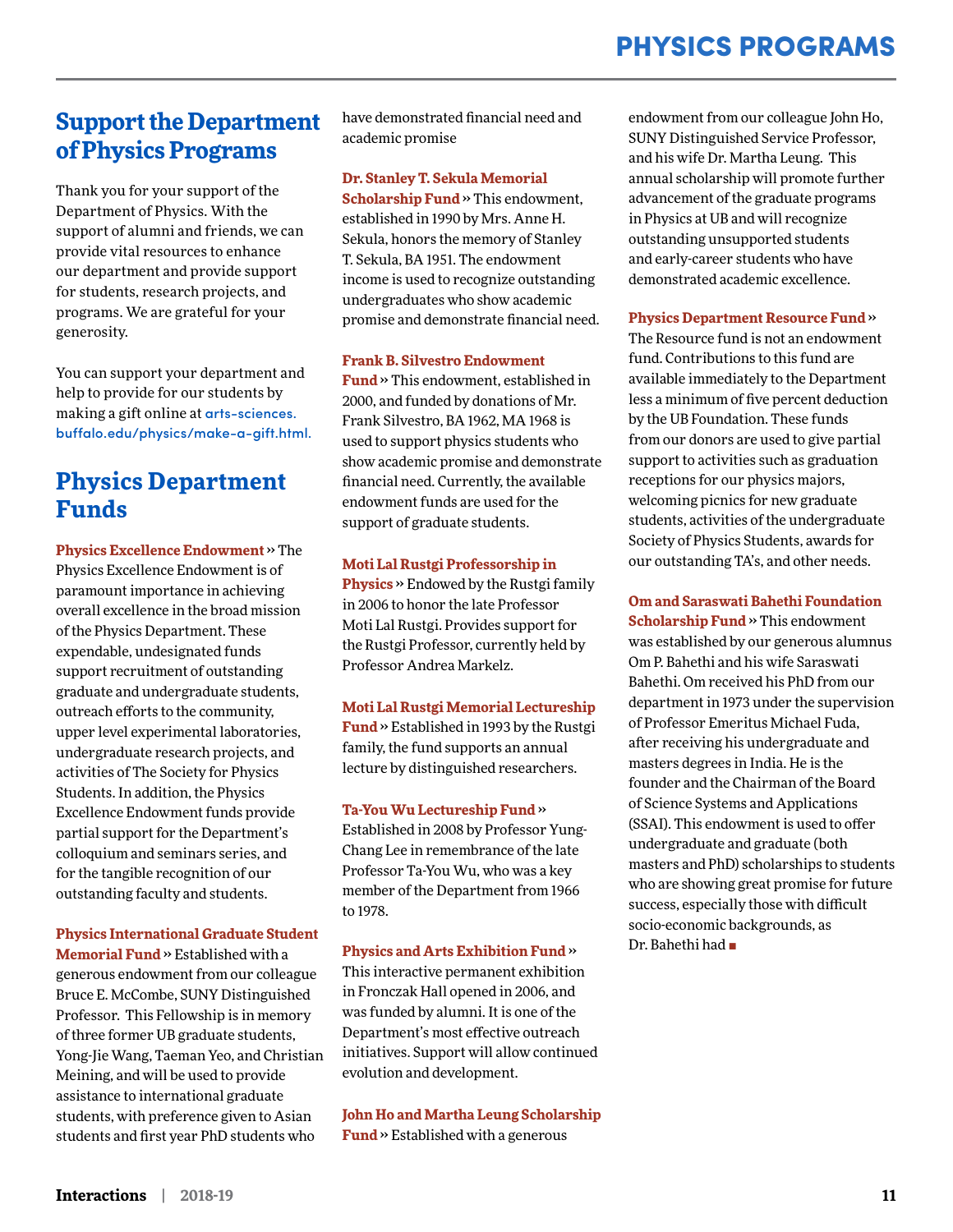## **We congratulate our recent graduates!**

## **Fall 2017**

#### **Physics Bachelor's (BS)**

Jacob Appelbaum Timothy Dubill Kranthi Buggineni Corbin Kilmer

#### **Physics PhD**

#### **Alexandra Westley**

Advisor: Surajit Sen Thesis Title: "Analytical and numerical techniques for nonlinear many-body systems"

#### **Mengyang Xu**

Advisor: Andrea Markelz Thesis Title: "Terahertz Optical and Computational Studies of Temperature and Photo Induced Changes to Protein Structural Dynamics"

#### **Xuechen Zhu**

Advisor: Hong Luo Thesis Title: "Studies on Mn Ion Diffusion and Spin Injection Simulation of Spin LED Devices and STM/STS Study of Codoped TiO2"

## **Spring 2018**

#### **Physics Bachelor's (BS)**

Mostafa Awad Tyler Barrett Didarul Bhulya Jacob Collins Hannah Cupples Dylan Delgado Dane DiMaria Anne Fortman Lauren Hay Herbert Ludowieg Xinyu Ma Jacob Macano Jinsong Ouyang Sam Powers Megan Renz Ian Szczesniak Aidan Tracy

#### **Physics Master's (MS)**

Luis Barajas-Lopez Shuo Pin Chang Tsering Dolma John Nord Changliang Zhu

#### **Physics PhD**

#### **Nelson Gross**

Advisor: Bernard Weinstein Thesis: "Phonon and Stability Properties in Two novel Chalcogenide Solids Investigated by Raman Scattering Using High-Pressure and Photocrystalization Experiments"

#### **Colin Kilcoyne**

Advisor: Sambandamurthy Ganapathy Thesis: "Charge Carrier Modulation in Low Dimensional Semiconductors"

## **Summer 2018**

**Physics Bachelor's (BS)** Jiyong Cheng

#### **Physics PhD**

Alok Mukherjee Advisor: John Cerne Thesis Title: "Polarization-sensitive infrared magneto-optical studies in two-dimensional materials ranging from graphene to high Tc superconductors"

| Aug<br><b>Welcome BBQ</b>                  | <b>Nov</b><br>Discovery Day<br>12                           | Apr Moti Lal Rustgi<br>Memorial Lecture | May Graduate<br>Commencement                    |
|--------------------------------------------|-------------------------------------------------------------|-----------------------------------------|-------------------------------------------------|
| Oct<br>Open House                          | Sigma Pi Sigma<br><b>Nov</b><br>Induction<br>30<br>Ceremony | <b>Apr</b> Accepted Students<br>Day     | <b>May</b> Undergraduate<br>Commencement<br>LQ. |
| Oct Moti Lal Rustgi<br>26 Memorial Lecture | <b>Dec</b><br><b>Holiday Party</b><br>01                    | Apr<br><b>Accepted Students</b><br>Day  | Jul<br>QCD@LHC 2019                             |
| Nov Ta-You Wu<br>Memorial Lecture          | <b>Feb</b><br>Science & Art<br>Cabaret                      | <b>May</b> Indeterminacy<br>Festival    |                                                 |

#### **2018-19 EVENTS CALENDAR**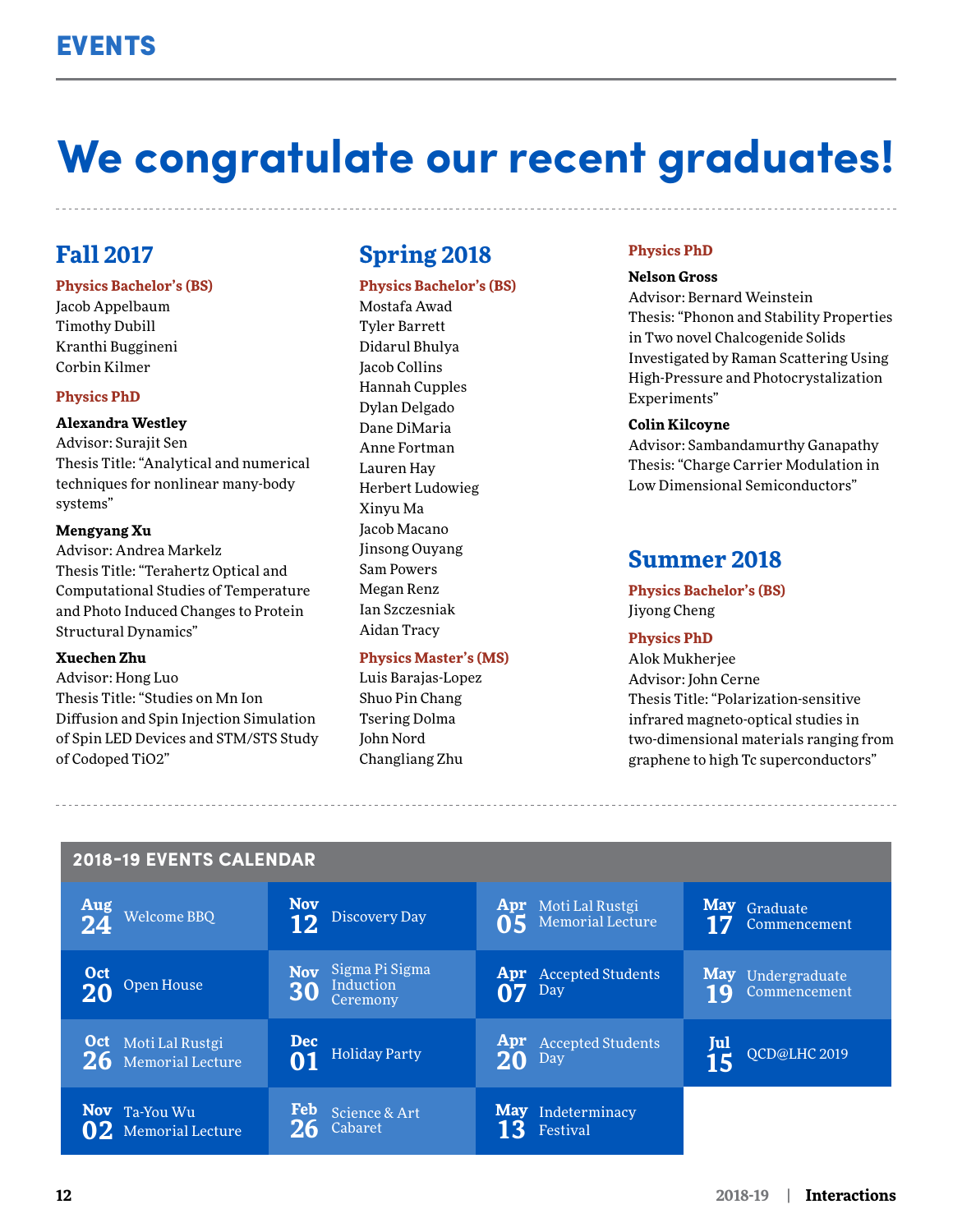## EVENTS

## **Bridging disciplines: The Large Hadron Collider at the Indeterminacy Festival**

**Stanzi Vaubel and Doreen Wackeroth, PhD** » The Indeterminacy Festival, launched in May of 2017 by founder and UB Media Study PhD candidate Stanzi Vaubel, is intended to allow artists, community members, and specialists to engage meaningfully around the theme of uncertainty. Uncertainty is generally associated with a sense of anxiety, fear, and unwanted instability, which if we can help it, is avoided at all costs. The festival offers a context in which uncertainty loses its negative connotations, and becomes a place of possibility, an instability that can create new, meaningful connections between communities and disciplines.

In May of 2018, the festival focused on the theme of Emergence. As the director, Stanzi worked closely with physics faculty member Doreen Wackeroth. Professor Wackeroth advised on how we might translate the ideas and processes that occur inside the CERN Large Hadron Collider (LHC) into a large-scale event. Stanzi then took the ideas and explanations discussed and

shared them with fabrication and design engineers who collaborated with Stanzi to construct a stage set which would emulate the space of the collider itself. Stanzi also shared the concepts with UB Dance faculty Melanie Aceto and Jenna Del Monte, who structured choreography that was inspired by the LHC and enacting particle collision. The choreographers and dancers were given large spools of colored bungee cord, which mirrored the colored strings that appear in the photos of what emerges out of the particle collision simulated in the collider. The strings also visualize the process of creating so-called jets, which are sprays of hadrons formed in the collision via the strong nuclear force. Finally, Stanzi worked closely with The Indeterminacy Ensemble to create a sound score, which would enact this process as a sonic piece of music. Joining the ensemble was Our Lady Of Hope, a West Side youth choir alongside singers from the UB choir. The singers chanted the ideas expressed through movement and string by the dancers and all together these components enacted



Photo Credit: Paul Hokanson

what happens inside the LHC and the process of particle collision that takes place within it.

The collaboration between Stanzi and Prof. Wackeroth and the support by the Physics Department was a critical part of the festival, bringing forward the emergent idea that through building enough energy, we can collide particles in the quest to discover something entirely new. We are looking forward to another exciting year of collaboration, with this year's focus on gravitational and electromagnetic waves. This time undergraduate and graduate students from the Physics Department are involved as well as part of a music performance. To learn more about the 2019 festival, please visit: [www.](http://www.indeterminacyfestival.com) [indeterminacyfestival.com](http://www.indeterminacyfestival.com) ■



John Cerne with students of the GTEST summer camp.

## **Drones offer campers learning experience outside the classroom**

**John Cerne, PhD**  $\rightarrow$  This is the second year that Prof. Cerne has participated in UB's Geo-Technology Experiences for Students and Teachers (GTEST) summer camp. GTEST is funded by NSF and introduces local high school teachers and students to basic concepts and hands-on learning for geographic information systems (GIS). Cerne used his background in radio controlled (RC) flight to cover some of the aerial aspects of GIS. He gave a lecture on and made demonstrations of RC flight. He also trained the participants to fly RC aircraft both indoors and outdoors on July 16 and 17, 2018. An article describing the GTEST camp can be found at: [http://www.](http://www.buffalo.edu/ubnow/stories/2018/07/gtest-camp-drones.html) [buffalo.edu/ubnow/stories/2018/07/](http://www.buffalo.edu/ubnow/stories/2018/07/gtest-camp-drones.html) [gtest-camp-drones.html](http://www.buffalo.edu/ubnow/stories/2018/07/gtest-camp-drones.html) ■



John Cerne with students of the GTEST summer camp.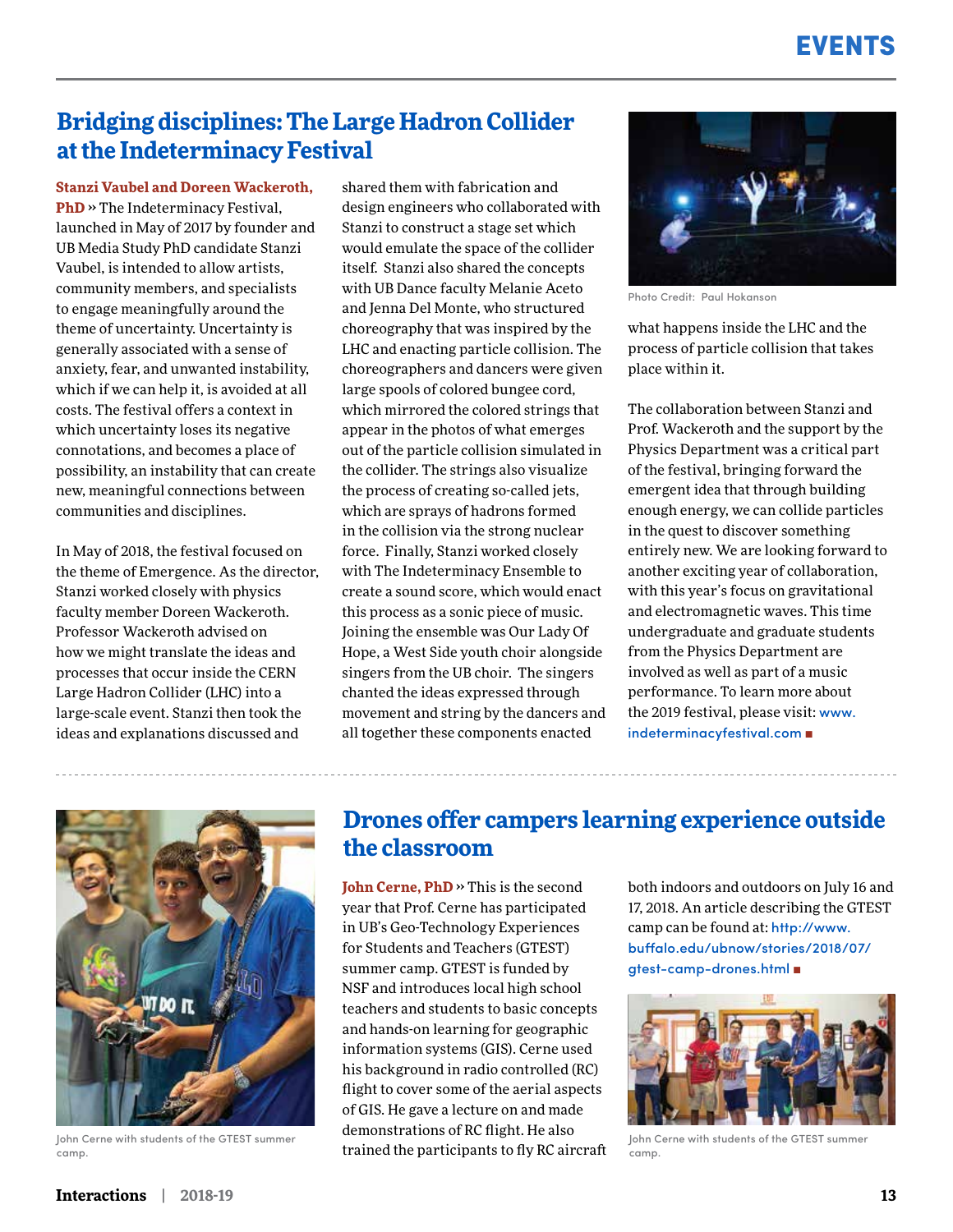## **2018 Rustgi lecture: The end of space-time**



Photo Credit: Nancy J. Parisi

#### **Dejan Stojkovic, PhD and Igor Zutic,**

**PhD** ›› The 2018 Moti Lal Rustgi Memorial Lecture was held on October 26. The lecture was delivered by Prof. Nima Arkani Hamed from the Institute for Advanced Studies in Princeton. He is one of the world's foremost theoretical high-energy physicists today, with more than one hundred published papers, cited more than 37, 000 times. He is a member of the American Academy of Arts and Sciences and the National Academy of Sciences. Among the

numerous prizes he received so far, he was an inaugural awardee of the three million dollar Breakthrough in Fundamental Physics Prize established by Yuri Milner. His research spans a wide variety of topics in gravity, particle physics and cosmology. He launched some of the most creative ideas like large extra dimensions, little Higgs model, ghost condensate, and split supersymmetry. Most recently, he works on redefining how we calculate the scattering amplitudes in particle physics without using Feynman diagrams. His Rustgi Lecture, titled "The End of Space Time" was closely related to this line of research. As a great and thought provoking speaker, he talked about the possibility that space and time are not fundamental notions, but only emerge from some more fundamental principles. During his visit at UB he also met with undergraduate and graduate students



and gave a special seminar. See also the coverage in the UB News: [www.buffalo.](http://www.buffalo.edu/news/releases/2018/10/043.html) [edu/news/releases/2018/10/043.html](http://www.buffalo.edu/news/releases/2018/10/043.html)

## **Six Sekula awardee undergraduate students inducted into Sigma Pi Sigma honor society**



Left to right: Prof. Cerne, Cameron Watt, and Prof. Luo

#### **John Cerne, PhD and Doreen**

**Wackeroth, PhD** ›› The Physics Department reactivated its Sigma Pi Sigma (∑Π∑) Chapter by holding an induction ceremony on November 30th, 2018.  $\Sigma \Pi \Sigma$  is a physics honor society housed within the Society of Physics Students (SPS). ∑Π∑ members support local and national SPS programs,

represent physics to the public, provide alumni networking, work for sound national science policies, and offer science outreach opportunities. Six undergraduate students, Scott Abbot, Nicholas Bartelo, Julia Quebral, Hannah Seppala, Logan Walters, and Cameron Watt were inducted at the ceremony, and were joined by physics faculty, friends and family to celebrate. More information about the ∑Π∑ can be found here: https://www.spsnational.org/ about/sigma-pi-sigma. These students were also selected for the Sekula Scholarship by the Sekula committee, consisting of Professors Cerne, Iashvili and Stojkovic. All the students had overall GPAs of over 3.90 and four of them had perfect 4.00 GPAs! We are very happy to be able to honor these students



Our ∑Π∑ inductees and Sekula awardees! Left to right: Cameron Watt, Logan Walters, Julia Quebral, Nicholas Bartelo, Scott Abbot, and Hannah Seppala.



Faculty well-wishers, left to right: Professors Wackeroth, Iashvili, Luo and Markelz

and are grateful to the Sekula family for supporting them with well-deserved and needed financial help. Please see page 11 for more information on the Stanley T. Sekula Memorial Scholarship Fund ■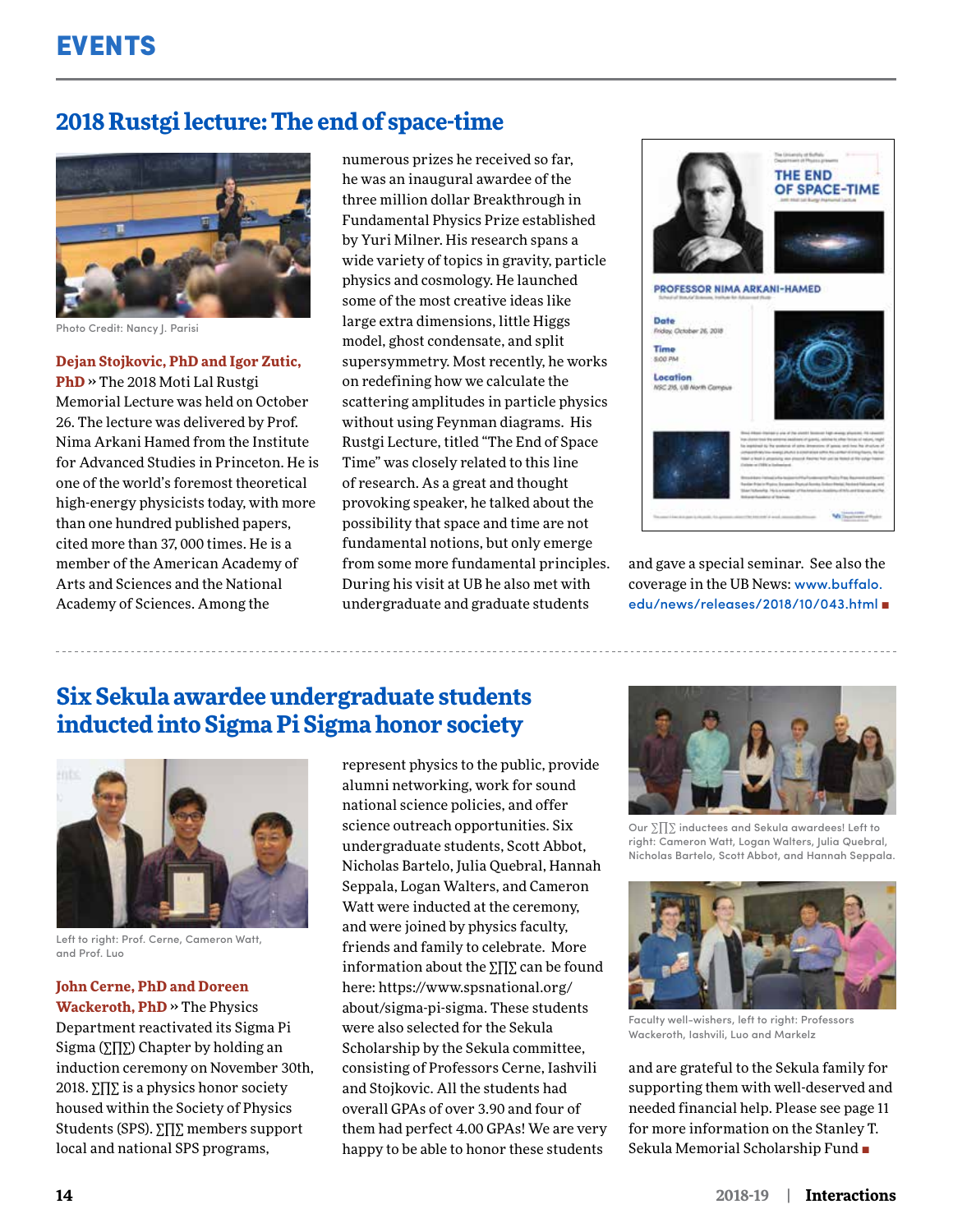## **2018 Ta-You Wu lecture: Dripping, jetting, drops and wetting: the magic of microfluidics**

**Arnd Pralle, PhD and Peihong Zhang, PhD** ›› The 2018 Ta-You Wu Memorial Lecture was given by David A. Weitz, PhD, Mallinckrodt Professor of Physics and Applied Physics at Harvard, and marks the fifth lecture in this series since it was established in 2013. Weitz gave a lively lecture filled with animations and stimulating discussions. Under the title "Dripping, jetting, drops and wetting: the magic of microfluidics" he shared insides in the fascinating physical properties of very small drops of fluid. Small fluid drops inside a different fluid are called emulsions, the



most common being milk vinegraite. The drops in milk are all different sizes and shapes. He discussed the use of microfluidic devices to precisely control the flow and mixing of fluids to make tiny drops perfectly identical to each other to create novel emulsions and exotic materials difficult to synthesize with any other method. Weitz explained in simple terms the fascinating physical properties of these new materials and their great potential for practical applications in cosmetics, medicine and foods.

About the speaker: Born in Canada, Weitz obtained his BS from Waterloo University. After receiving his PhD in physics from Harvard University, He joined Exxon Research and Engineering Company, where he worked for nearly 18 years. He then became a professor of physics at the University of Pennsylvania and moved to Harvard at the end of the last millennium as professor of physics and applied physics. At Harvard, he is co-director of the Materials Research Science and Engineering Center and the BASF Advanced Research Initiative, and member of the Kavli Institute for Bionano Science & Technology and the Wyss Institute for Biomedical Engineering. He leads a group studying soft matter science with a focus on materials science, biophysics and microfluidics. Several startup



companies have come from his lab to commercialize research concepts. About Ta-You Wu, PhD, and the Wu Memorial Lecture: Wu received his PhD degree in 1933 from the University of Michigan. He returned to China in 1934 to teach at Peking University and later National Southwestern Associated University until 1946. Wu's students during this time include Nobel Laureates C. N. Yang and T. D. Lee. After the Second World War, Wu returned to the US to continue his research. From 1949 to 1963, he directed the Theoretical Physics Division of the National Research Council of Canada. He joined the UB Physics Department in 1966. He was a member of our Department from 1966 to 1978 and served as chairman from 1966 to 1969. The endowment for the Wu Lectureship was established by Y. C. Lee, PhD, a long-time colleague and close friend of Wu, and has received contributions from over 70 donors. These donors wish to remember his long-lasting influence on their scientific and personal lives as well as promoting academic excellence and education in physics ■



## **UB Faculty at the Munich March for Science**

**John Cerne, PhD** » Professors Markelz and Cerne, along with their son Marko, participated in the March for Science on April 14, 2018 in Munich, Germany. Profs Markelz and Cerne were on sabbatical in Germany at the time and enjoyed showing their enthusiasm for science

in this international setting. An article describing the 2018 Munich March for Science can be found at: [https://munichnow.com/2018](https://munichnow.com/2018-munich-march-for-science-rallies-at-marienplatz-on-a-sunny-saturday/) [munich-march-for-science-rallies-at](https://munichnow.com/2018-munich-march-for-science-rallies-at-marienplatz-on-a-sunny-saturday/)[marienplatz-on-a-sunny-saturday/](https://munichnow.com/2018-munich-march-for-science-rallies-at-marienplatz-on-a-sunny-saturday/) ■